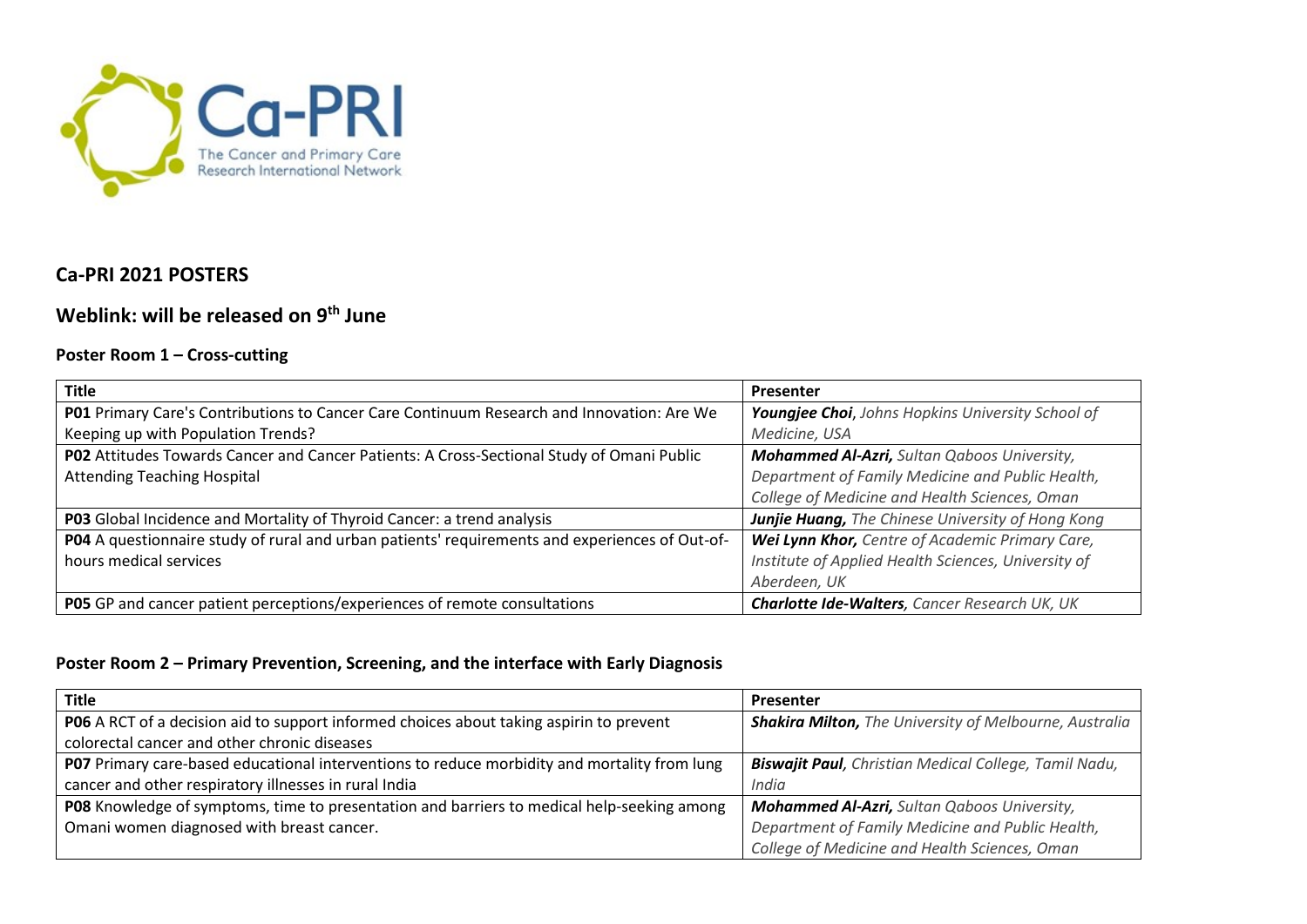| P09 A mixed methods study exploring symptom appraisal and help seeking in Australian upper           | Napin Karnchanachari, Department of General                   |
|------------------------------------------------------------------------------------------------------|---------------------------------------------------------------|
| gastrointestinal cancer patients                                                                     | Practice, University of Melbourne, Melbourne,                 |
|                                                                                                      | Australia                                                     |
| P10 Reasons for intending to accept or decline kidney cancer screening: thematic analysis of         | <b>Charlotte Freer-Smith</b> , University of Cambridge School |
| free text from an online survey                                                                      | of Clinical Medicine, UK                                      |
| P11 Perspectives of family physicians towards access to lung cancer screening for individuals        | Ambreen Sayani, Women's College Hospital, Canada              |
| living with low income                                                                               |                                                               |
| <b>P12</b> An Audit to assess whether Faecal Immunochemical Tests were carried out with referrals on | <b>Megha Anil</b> , University of Cambridge, UK               |
| the colorectal cancer pathway in a Suffolk Primary Care Practice during COVID-19 pandemic.           |                                                               |
| P13 Knowledge, attitudes and practices around cervical cancer screening amongst under- or            | Kimberly Devotta, St. Michael's Hospital, Toronto,            |
| never-screened women offered Pap tests and                                                           | Canada                                                        |
| <b>P14</b> Factors associated with participation in lung cancer screening among Chinese smokers: a   | <b>Junjie Huang, The Chinese University of Hong Kong,</b>     |
| population-based study                                                                               | Hong Kong                                                     |
| P15 COVID-19 and cancer screening in Scotland: a national and coordinated approach to                | <b>Christine Campbell, The University of Edinburgh, UK</b>    |
| minimising harm                                                                                      |                                                               |
| P16 Assessment of women's experiences of thermal ablation treatment within a cervical cancer         | Christine Campbell, The University of Edinburgh, UK           |
| 'screen and treat' service in Malawi                                                                 |                                                               |

## **Poster Room 3 -Early Diagnosis**

| <b>Title</b>                                                                                      | <b>Presenter</b>                                         |
|---------------------------------------------------------------------------------------------------|----------------------------------------------------------|
| P17 An Audit to assess whether appropriate information was obtained and given for 2 week          | <b>Natasha Thomas, University of Cambridge, UK</b>       |
| wait cancer referrals in a Suffolk Primary                                                        |                                                          |
| P18 Forming Scotland's first Early Cancer Diagnostic Centres                                      | <b>Diane Primrose,</b> Centre for Sustainable Delivery,  |
|                                                                                                   | Golden Jubilee National Hospital, UK                     |
| <b>P19</b> Finding Lung Cancer Early                                                              | <b>Diane Primrose,</b> Centre for Sustainable Delivery - |
|                                                                                                   | Golden Jubilee National Hospital, UK                     |
| <b>P20 FIT for symptomatic patients; UK GPs access, use and knowledge</b>                         | Lindsay MacDonald, Cancer Research UK, UK                |
| <b>P21</b> Are mental health conditions associated with an increased risk of emergency colorectal | Cristina Renzi, University College London, UK            |
| cancer diagnosis?                                                                                 |                                                          |
| P22 Patient willingness to visit primary and secondary care during COVID-19                       | Charlotte Ide-Walters, Cancer Research UK, UK            |
| P23 What causes delayed lung cancer diagnosis of patients who have never smoked? A rapid          | <b>Sandra van Os, Department of Applied Health</b>       |
| review                                                                                            | Research, University College London, UK                  |
| P24 How do and how can GP waiting rooms best raise awareness of the signs and symptoms of         | Laurie Dunn, Hull York Medical School, UK                |
| different cancers? A staff interview study                                                        |                                                          |
| P25 The GLANCE study: Exploring the role, use, and utility of General Practitioners' gut feelings | <b>Claire Friedemann Smith, University of Oxford, UK</b> |
| for cancer and serious disease                                                                    |                                                          |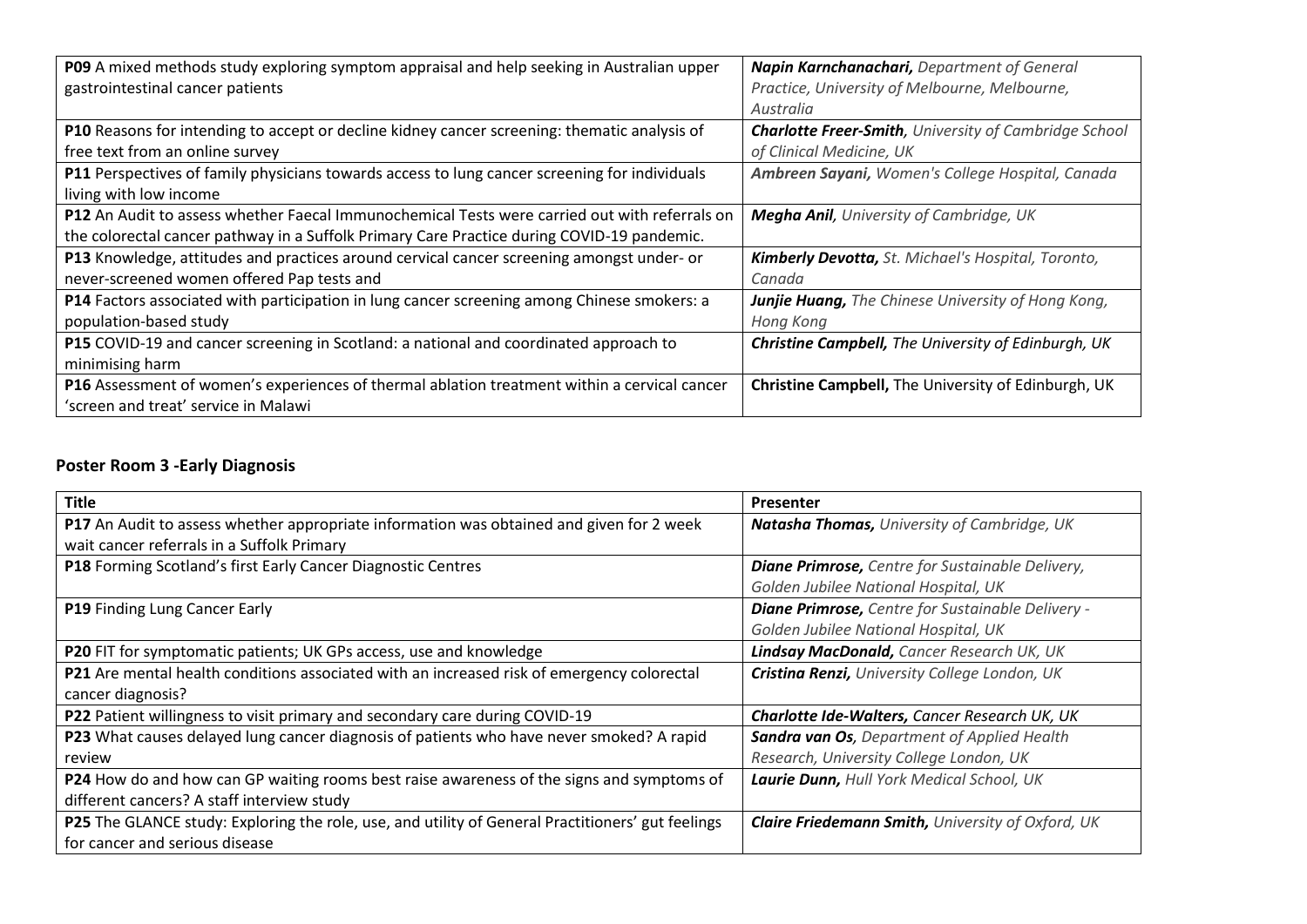| P26 Healthcare Use by Men with Urinary Symptoms (HUMUS)                                         | Tanimola Martins, University of Exeter, UK           |
|-------------------------------------------------------------------------------------------------|------------------------------------------------------|
| P27 Systematic review of methodological approaches in the use of time intervals in research     | Allison Drosdowsky, Department of General Practice   |
| and dose-response meta-analysis                                                                 | and Centre for Cancer Research, University of        |
|                                                                                                 | Melbourne, Australia                                 |
| P28 ThinkCancer!: Feasibility of a behaviour change intervention for early cancer diagnosis and | Jessica Roberts, Bangor University, UK               |
| safety netting in primary care                                                                  |                                                      |
| P29 General practitioner use of a faecal immunochemical test for patients with low-risk         | Natalia Calanzani, The Primary Care Unit, Department |
| symptoms of bowel cancer in England                                                             | of Public Health and Primary Care, University of     |
|                                                                                                 | Cambridge, Cambridge, UK                             |
| P30 Help-Seeking for symptoms of colorectal cancer among people in rural Yorkshire              | <b>Christina Dobson, Newcastle University, UK</b>    |

#### **Poster Room 4 – Treatment and Survivorship**

| <b>Title</b>                                                                                      | Presenter                                                   |
|---------------------------------------------------------------------------------------------------|-------------------------------------------------------------|
| P31 How do patients with advanced cancer (and close persons) experience continuity in primary     | <b>Emilie Couchman, University of Sheffield, UK</b>         |
| palliative care? A mixed-methods review                                                           |                                                             |
| P32 Understanding Needs of Cancer Survivors and Caregivers: Perspectives for Intervention         | <b>Sudha Sivaran, Center for Global Health, US National</b> |
| Development from a Cancer Center in Southern India                                                | Cancer Institute, US National Institutes of Health, USA     |
| P33 Identifying and Describing Cancer Survivors: Implications for Cancer Survivorship Research    | <b>Michelle Doose, Healthcare Delivery Research</b>         |
| and Clinical Care                                                                                 | Program, Division of Cancer Control and Population          |
|                                                                                                   | Sciences, National Cancer Institute, Rockville, MD, USA     |
| P34 A multi-centre RCT comparing Acceptance and Commitment Therapy (plus) and usual care          | <b>Imran Khan, Queen Mary, University of London, UK</b>     |
| versus usual aftercare only: SURECAN Trial                                                        |                                                             |
| P35 Perspectives of Adolescent and Young Adult Cancer Survivors: Review of Community-Based        | <b>Alexandra Smith, Frank H. Netter MD School of</b>        |
| <b>Discussion Boards</b>                                                                          | Medicine, Quinnipiac University, USA                        |
| P36 Perspectives and experiences of Canadian physiotherapists related to working with people      | <b>Shirin Shallwani</b> , University of Ottawa School of    |
| diagnosed with advanced cancer: a mixed-methods study                                             | Rehabilitation Sciences, Ottawa, Ontario, Canada            |
| P37 Primary care use after cancer treatment: findings from a population-based study in Nova       | Robin Urquhart, Dalhousie University, Canada                |
| Scotia, Canada                                                                                    |                                                             |
| P38 Living with and beyond cancer with comorbid illness: qualitative insights to patient and      | <b>Debbie Cavers, University of Edinburgh, UK</b>           |
| carer experiences                                                                                 |                                                             |
| P39 Feasibility of seamless care transitions using structured active handovers                    | <b>Claire Micaux, Karolinska Institutet, Health Care</b>    |
|                                                                                                   | Services Stockholm County, Sweden                           |
| P40 Patients' perspectives on a talking therapy for cancer aftercare                              | Sheila Donovan, Queen Mary, University of London,           |
|                                                                                                   | $_{l}$                                                      |
| P41 How well do healthcare professionals know of the priorities of their older patients regarding | <b>Daan Brandenbarg</b> , University of Groningen.          |
| treatment outcomes?                                                                               | University Medical Center Groningen, Department of          |